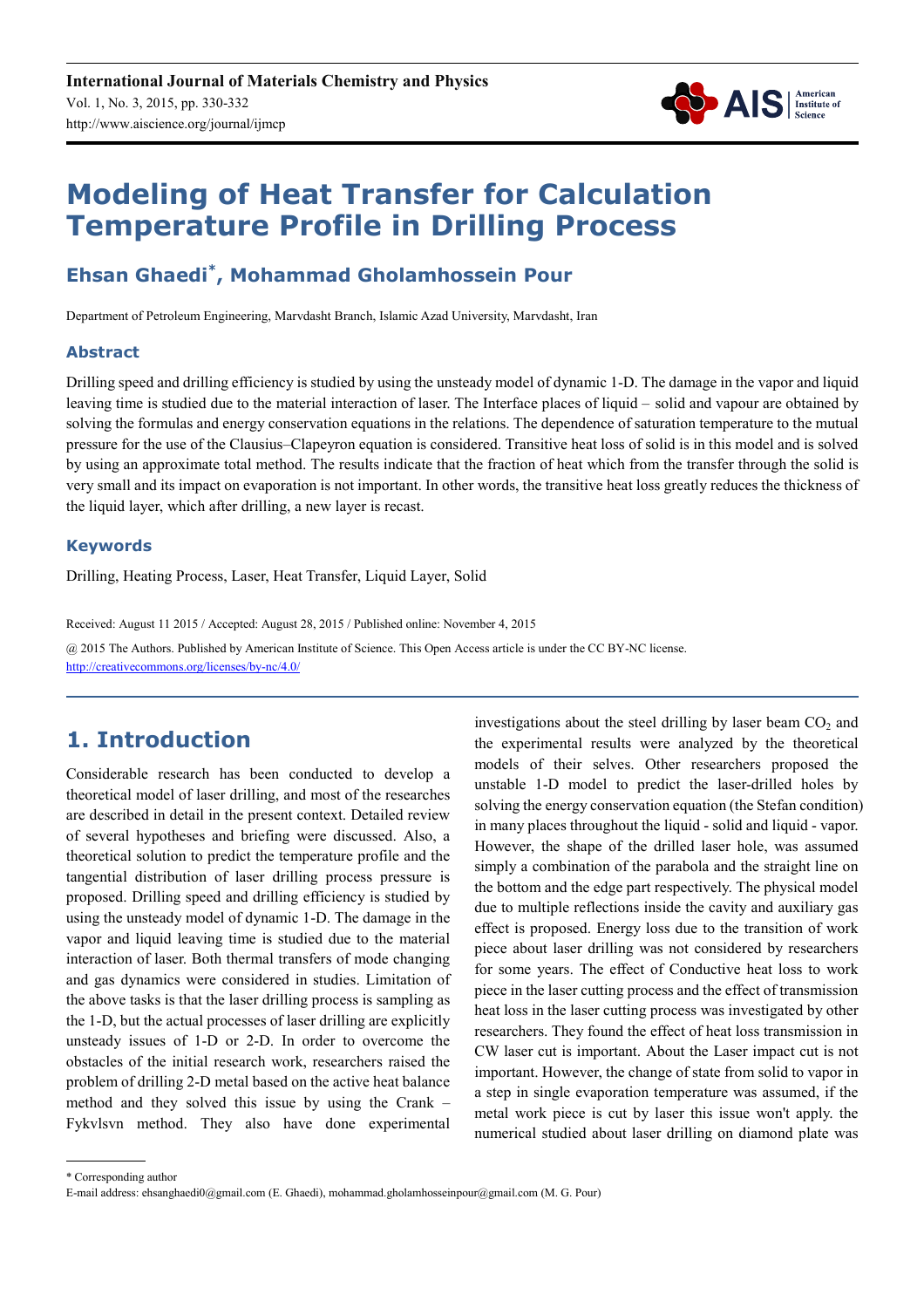done and the results shows the strong priority in the performance of laser beats in CW laser due to more heat efficiency is generated. Also, numerical method with a lot of details and the physical model was developed for the laser drilling process using the free surface and simulation of state changing. The computer time relatively is high because 80 hours took on SAN SPARK station to generate 281 us laser drilling data. The analytical model of laser machine according to heat transfer in the melt and solid simultaneously was not found in the present context. In order to provide a simple and reliable model to predict the geometry of the drilling laser hole, the new model introduced with respect to the laser drilling process. Geometric constraints of the used hole in the industries, are eliminated. Dependence of saturation temperature to the mutual pressure will also be considered. Transmission heat loss to work piece is also in this model. In heat modeling of laser drilling process with the effect of transmission heat loss of workspace, the requirement of proper prototyping and solution of non-linear translational motion felt at both ends. The relationship between liquid vapor and solid - liquid at research work, melting and evaporation, by transition to the work piece is solved analytically. The effect of many parameters on the laser drilling process will be discussed in this paper.



Figure 1. The physical model of laser drilling process.

# **2. Surface Energy Balance**

In Figure 1, the physical model of laser drilling process is shown. Laser beam with the intensity of I (r, t) is generated and is directed to the solid target material in the initial temperature of the T<Tm, which absorbed the fraction of emitted light energy. The beam of laser produced very intense flux of heat in the solid which taking the solid temperature to the melting point and then it melts the solid and evaporate the obtained liquid. The following assumptions are required to

analyse the laser drilling process.  $A -$  the target material is opaque, means the emitted laser energy is released instantly to target material surface and the laser beam does not penetrate to the target material. This hypothesis is true in good electrical conductors such as metal, because the laser energy attenuation occurring in areas of shallow depth of penetration increases, B - no plasma is produced in the laser drilled hole. This assumption is somewhat questionable in the material target of metals. Although the plasma effects can be waived which the time of the beat is much shorter than the time of silence beat due to the plasma between the beats becomes shelly. C - the stream of the liquid metal inside the hole is small and the temperature distribution in the liquid metal is assumed to be linear. To the heat to bring the temperature of the liquid layer to the mean value, the saturation temperature is required and the boiling point to the latent heat for consideration the effect of unstable state is added.

$$
h'_{b'} = h_{b'} + \frac{1}{2} c p_l (T_{sat} - T_m)
$$
 (1)

D - liquid and solid properties are independent of temperature and intensity of liquid and solid are assumed equal  $d$  – the heat loss in the environment due to the superficial radiation is insignificant. These effects can simply be present during heating. However, the initial work on the laser cutting showed that heat loss due to radiation and advection in all cases, including the distension for donor acoustic is negligible  $\cdot$ a chemical interaction - Laser can be divided into three stages. During the first phase, the solid's temperature is below of the melting point and hence melt or evaporate not occur. The solid absorbs thermal energy and the solid's temperature increases with increase in time.

After the maximum temperature of the solid which is in the center of the laser beam, it reaches to the melting point of the material target, the laser beam irradiation causes melting the material target and the process is entering in its second phase. In the second stage, the surface temperature of the liquid is below of the saturation temperature and the required evaporation of thermodynamic equilibrium is negligible. When the maximum surface temperature of the liquid reaches the evaporation temperature, evaporation occurs in the surface of liquid and the third stage begins. During the third stage with the interface of solid - liquid and liquid – vapor places are unknown and needs to be identified. From the above description, it is evident that different locations under irradiation of the laser beam at different stages at the same time is different due to the intensity of the laser beam varies with the radius location. With assuming the evaporating started and liquid - vapor interface forms liquid interface the geometry of liquid-vapour interface and the solid – liquid interface, respectively, is expressed as follows.